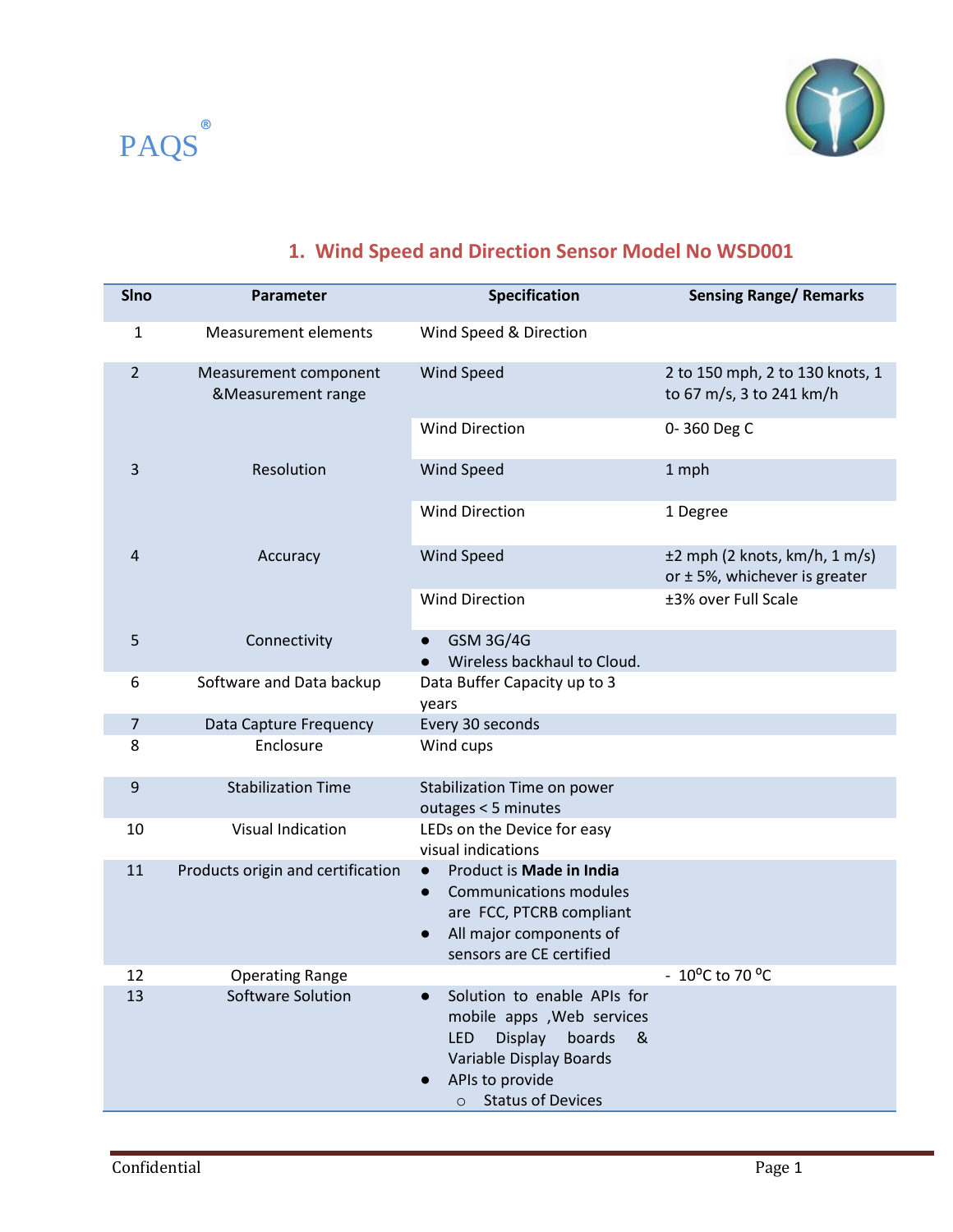



|    |                                  | Wind Speed & Direction<br>$\circ$                                                                                                                                                                                                                                          |                                                                                                                                           |
|----|----------------------------------|----------------------------------------------------------------------------------------------------------------------------------------------------------------------------------------------------------------------------------------------------------------------------|-------------------------------------------------------------------------------------------------------------------------------------------|
| 14 | Support System                   | Alerts for outages<br>Alerts for Device working on<br>Battery/Mains<br>Alerts for Wind Speed<br>crossing the breakpoint level<br>Remote configuration of<br>Sensor                                                                                                         |                                                                                                                                           |
| 15 | <b>Element Management System</b> | Device Listing & Details<br>$\bullet$<br><b>Device Availability</b><br>$\bullet$<br><b>Device Polling status</b><br>Device Outage status<br><b>API Usage Report</b><br>Control on Email alerts for<br>device downtime<br>Weekly & Monthly trends<br><b>Historical data</b> |                                                                                                                                           |
| 16 | Data Analytics                   | Analysis of Wind Speed and<br>Direction data                                                                                                                                                                                                                               |                                                                                                                                           |
| 17 | <b>Data Collection</b>           |                                                                                                                                                                                                                                                                            | Data from Sensors sent to<br>PAQS cloud located in India<br>and available as secure REST<br>APIs for IOT platforms/other<br>applications. |
| 18 | <b>Battery</b>                   | Li-Ion Battery Backup of 8 hours                                                                                                                                                                                                                                           |                                                                                                                                           |